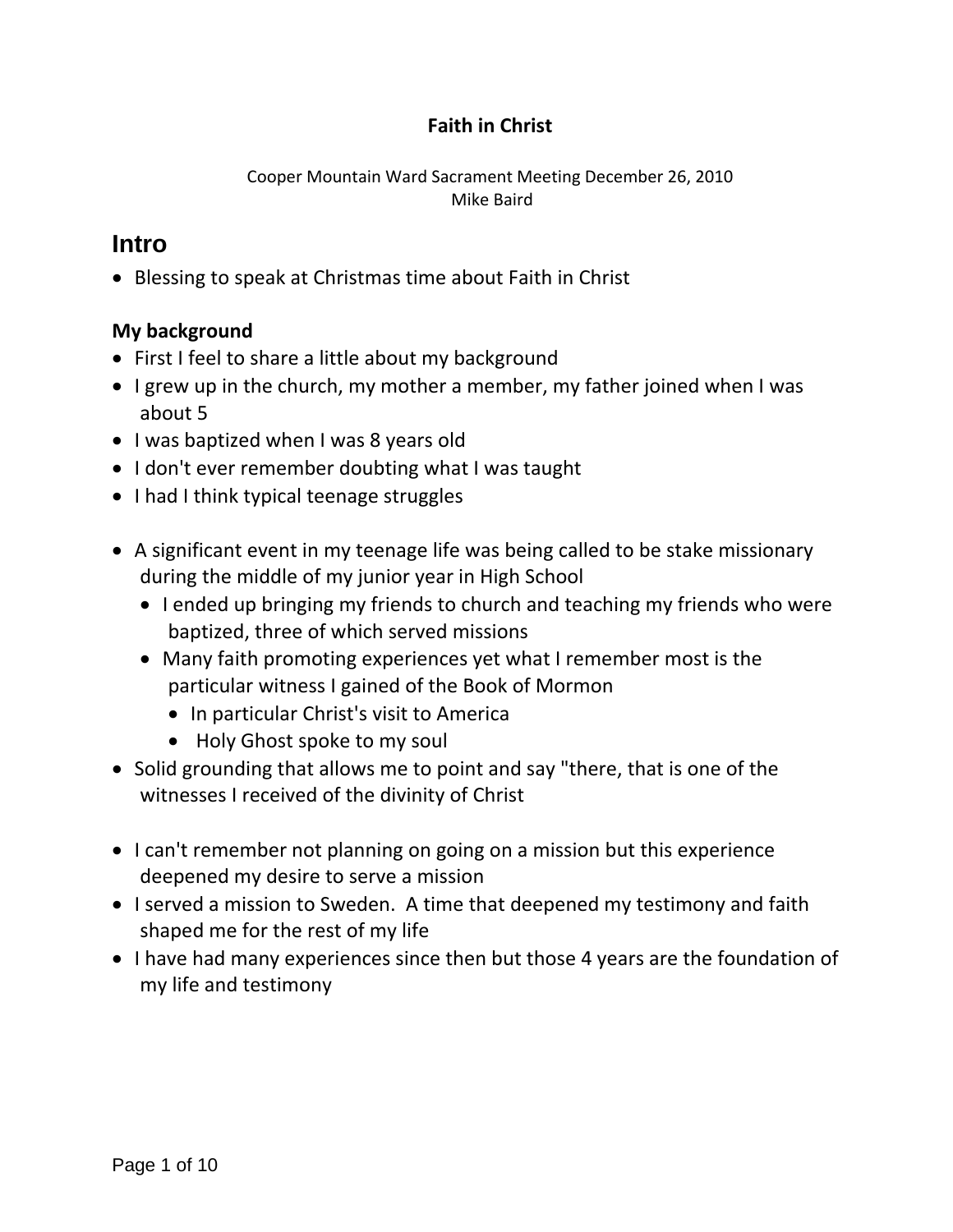#### **First Principle of the Gospel**

- First Principle of the gospel is "Faith in the Lord Jesus Christ"
	- We can and should have faith in many things but Faith in the Lord Jesus Christ is central and paramount
- To me Faith in Christ means a belief based on witnesses we each personally have received that Jesus is the Son of God
	- Not just an extraordinary man with great teachings
	- But that he laid down his life and took it up again
	- $\bullet$  A belief that he lives
	- A belief that he wrought the atonement which makes all things possible that we hope for
- If that is not the first principle of our faith that is if it is not the central core of our faith the bedrock or grounding then there is something not quite right
	- $\bullet$  It is not the same in believing in the teachings of the church

#### **My Hope today**

- I have already shared a little about the foundation of my faith in Christ
- I will share my feelings, my testimony, some experiences about my faith and testimony of Christ
- Hope is that where faith is it may be deepened, where desire for faith is it may blossom, where faith is lacking a seed may be planted.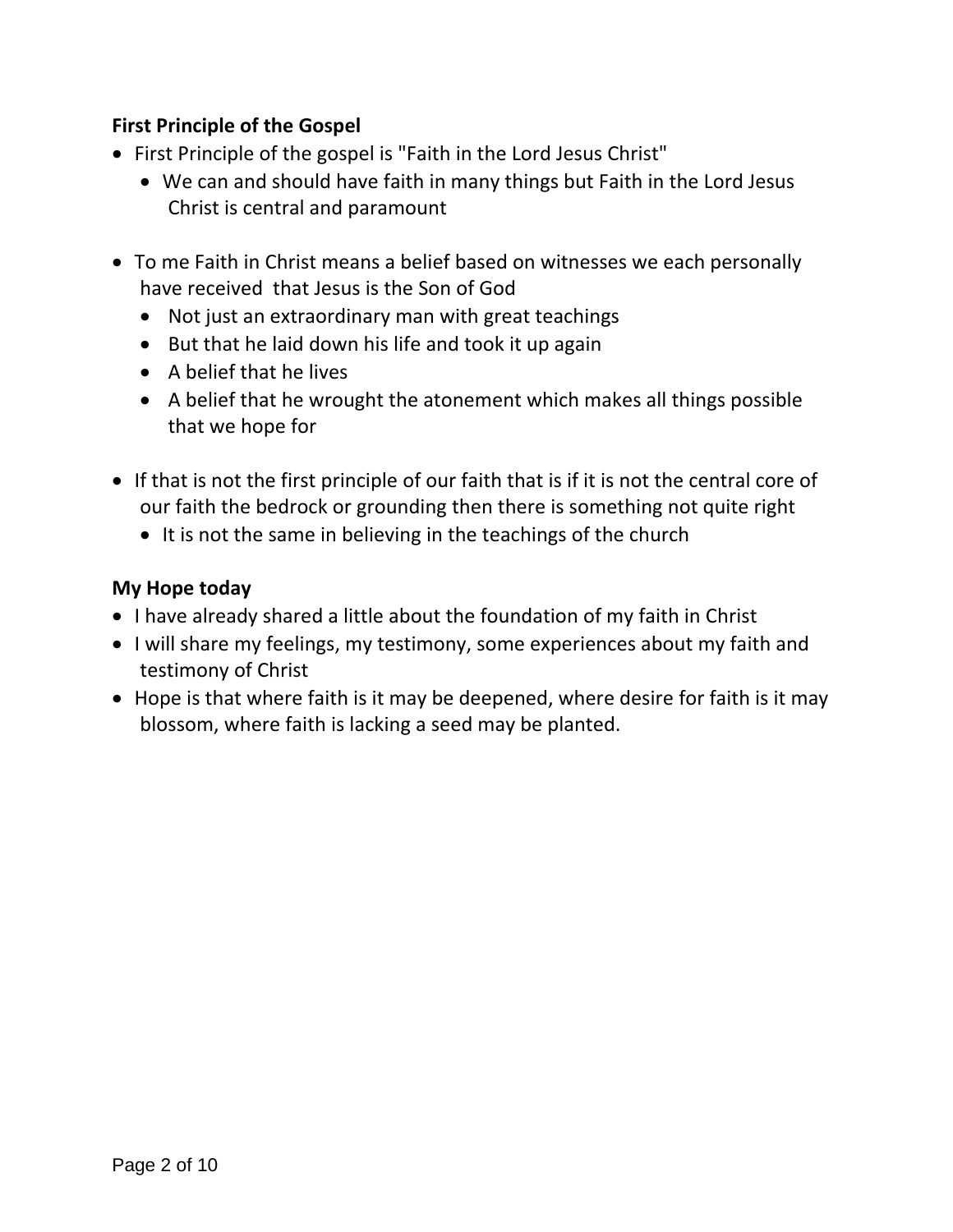Begin by sharing two verses of scripture

#### **For unto us a child is born – God with us**

- Prophets foretold the birth of the Son of God
- $\bullet$  Isaiah 9:6

"For unto us a child is born, unto us a son is given: and the government shall be upon his shoulder: and his name shall be called Wonderful, Counsellor, The mighty God, The everlasting Father, The Prince of Peace"

- Son of God
	- Mathew 1:18-23 (Angel to Joseph before birth)
		- " fear not to take unto thee Mary thy wife: for that which is conceived in her is of the Holy Ghost.

And she shall bring forth a son, and thou shalt call his name JESUS: for he shall save his people from their sins.

Now all this was done, that it might be fulfilled which was spoken of the Lord by the prophet, saying,

Behold, a virgin shall be with child, and shall bring forth a son, and they shall call his name Emmanuel, which being interpreted is, God with us."

- These two versus capture the core of my faith in Christ
	- He is that not just a man, but a God, the only begotten Son of the Father
- My testimony that I share with you today is divinity of Christ. He is the son of God

### **What does that mean to you and me?**

• Let me share some thoughts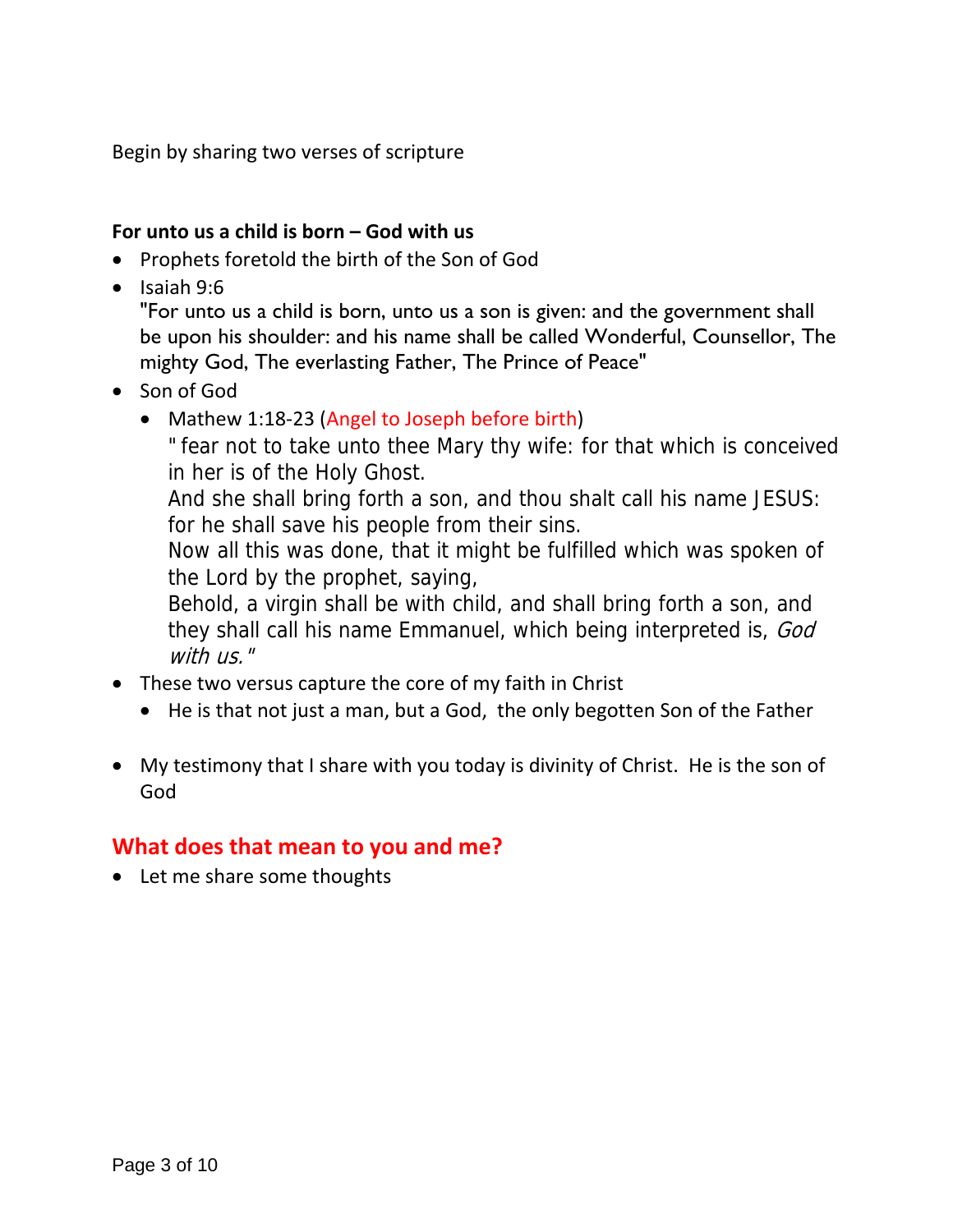## **We can become clean**

- Well, all of us here today to some degree or another have felt the burden of sin
- We all have looked to remove that burden
- Let me share a couple of letters
- Russel M Nelson

"Letter: The guilt and failure I feel make it almost impossible for me to repent. I am losing my faith. The sins were first; the doubts followed. The order is important because sin needed doubt. When I doubted my faith, sins lost their meaning and guilt its bite. Doubting began, then, as a means of anesthesia. It served to diminish the guilt that was literally tearing me apart. Before long, however, the doubts thrived independent of the needs that conceived them. My painful indecisiveness, my tentativeness, my lack of direction, my paralysis of volition, my poverty of confidence have caused suffering and depression. My family, my future, and my faith are at stake. I am losing hope." ("'A More Excellent Hope'," Ensign, Feb 1997, 60)

• This is what sin can do to us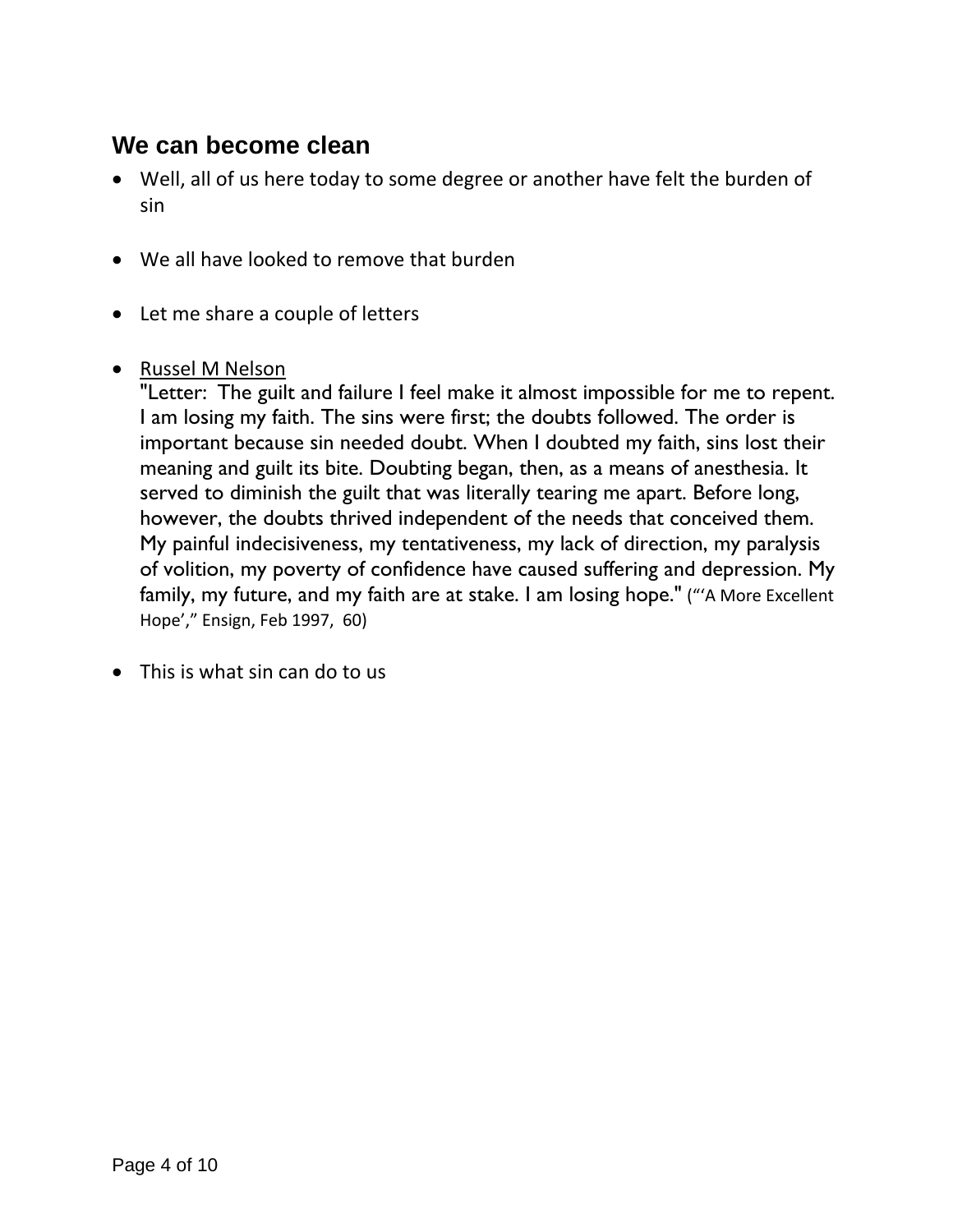#### • Anonymous

"email: ...since you gave a lesson about temptation and dealing with it, I've been contemplating approaching you somehow... Your words have echoed in my mind many times. Every time I fell, I thought I needed to see the bishop, maybe it will really help. But as I pushed out sin, and I avoided it for a period, I felt stronger, I felt distant, I felt even forgiveness. But the recent event…made me realize I need to do more. So with that, here I am, wondering how you'll react, and fretting about the ramifications….

I've contemplated many times if, and how I might approach you. And for some time, I've never had the courage to do so. I don't honestly know if I have more courage now or not really, but I feel pushed, even desperate to move forward... So, here I am, hoping I'll have your ear, fretting, even fearing the outcome, but wanting to move forward with increased peace."

- We all to some degree or another bear such a burden of sin
- We must let our faith not our fears guide our actions and turn to the Savior
	- Because He is the Son of God, He was able to consummate the Atonement
- $\bullet$  Isaiah 53:5

" But he was wounded for our transgressions, he was bruised for our iniquities: the chastisement of our peace was upon him; and with his stripes we are healed"

- TESTIFY that we can turn to him
	- As we exercise our Faith in Christ the atonement works in us so
		- We become pardoned
		- We are cleansed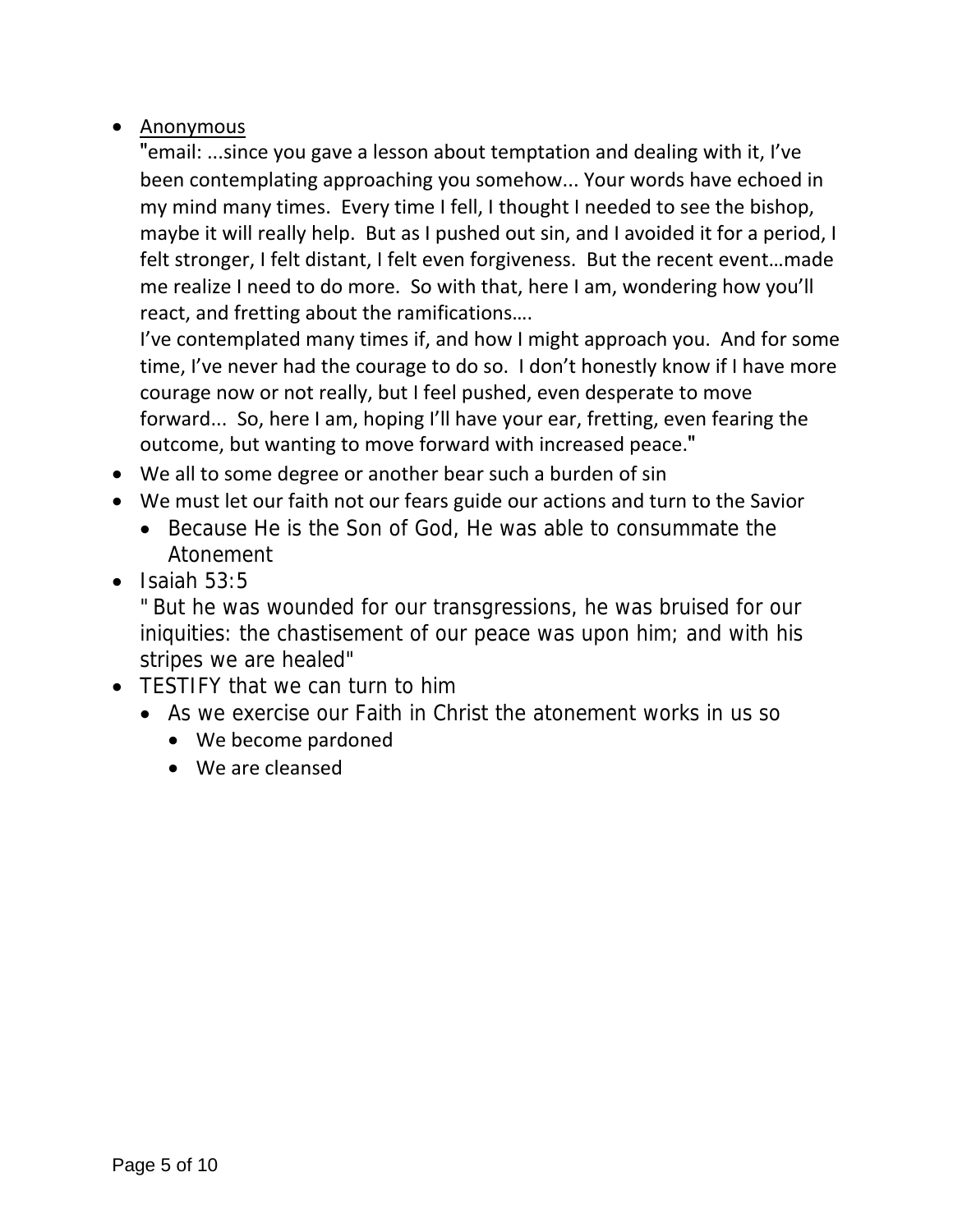## **Let me share another thing Faith in Christ means to me**

## **We will live again**

- Three weeks ago my mother-in-law passed away
- I can not say enough about my mother-in-law
	- She was beloved by her family husband, children, grandchildren and great grandchildren
- As our loved ones die we are brought face to face with what we believe
- I can not imagine contemplating death without the hope provided by Christ's resurrection
- As I watched Nancy and her father and her brothers deal with her mother passing away I was struck how their faith in Christ and the resurrection, the plan of salvation made all the difference in the world
- Contrast with the feelings of some at Grandpa Baird's funeral
- I ended up as a "compromise"
- Strange dichotomy LDS and Elks lodge
- Those that had faith and those that didn't
- It is my faith in Christ as the Son of God that gives me that hope
- Through the power of the resurrection we can have hope:
	- That we shall live again after we die
	- That we can be reunited with God & loved ones

**TESTIFY**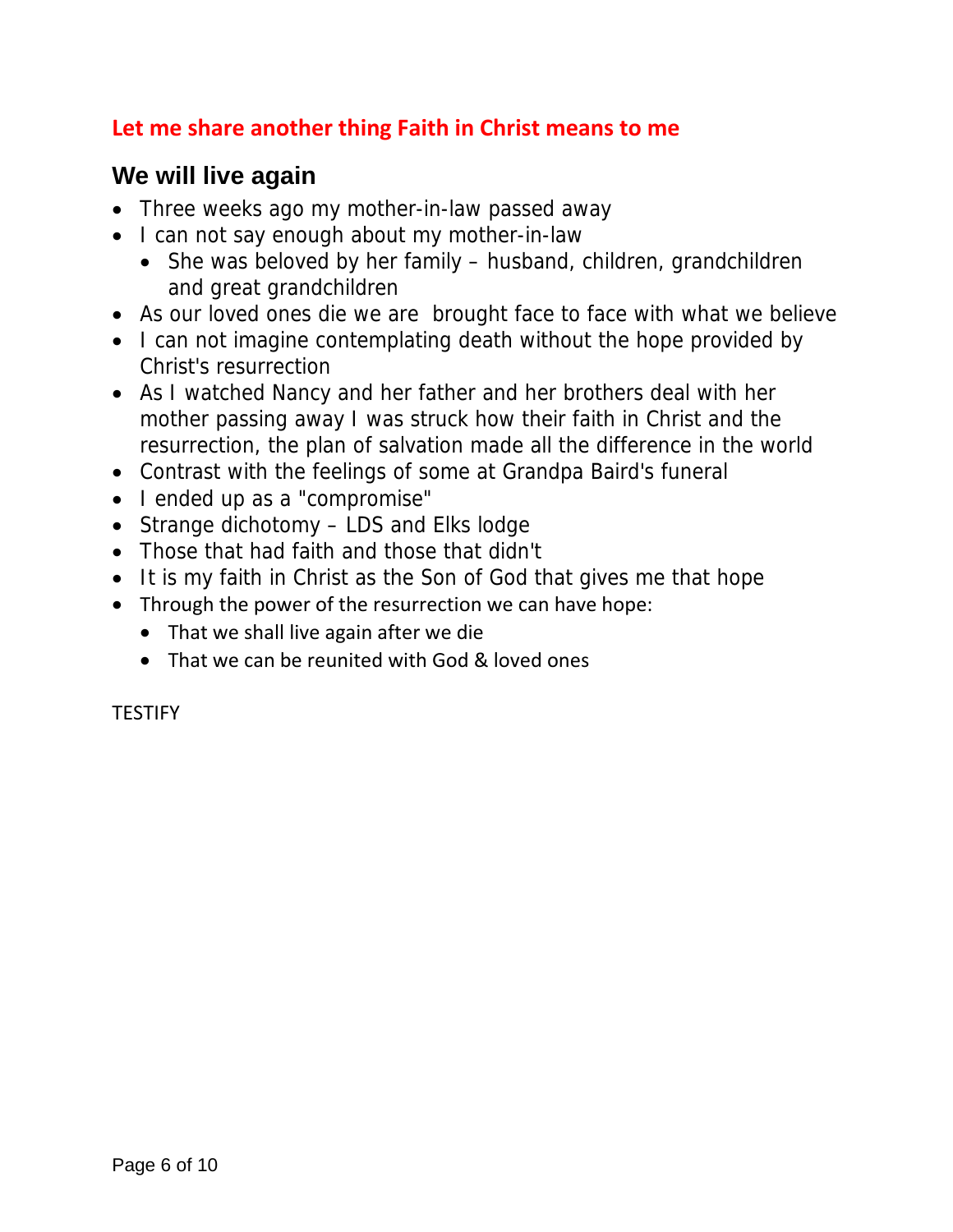## **Those who are not accountable are redeemed**

- Nancy's mother had Alzheimer's and was expected to pass away.
- Sometimes we are faced with tragedy in our lives which again brings us back to our core belief about Christ
- Part of our blood typing is what is called the RH factor. It is either positive (85% people) or negative.
- My Three aunts Linda, Betty Jean & Barbara Baird
- My nephew Connelly Baird
- Yet in spite of this tragedy there is hope not only in the resurrection but..
- For those who live and die without Gospel law, understanding or accountability, the Savior's atonement extends mercy unconditionally and the demands of justice are met.
- Through this unconditional extension of mercy we can have hope:
	- Our little children who may have passed away are saved in the kingdom of Heaven
	- Those whom we have known without the mental capacity to understand are saved in the kingdom of heaven
- It is our faith in Christ that can sustain us and which gives us hope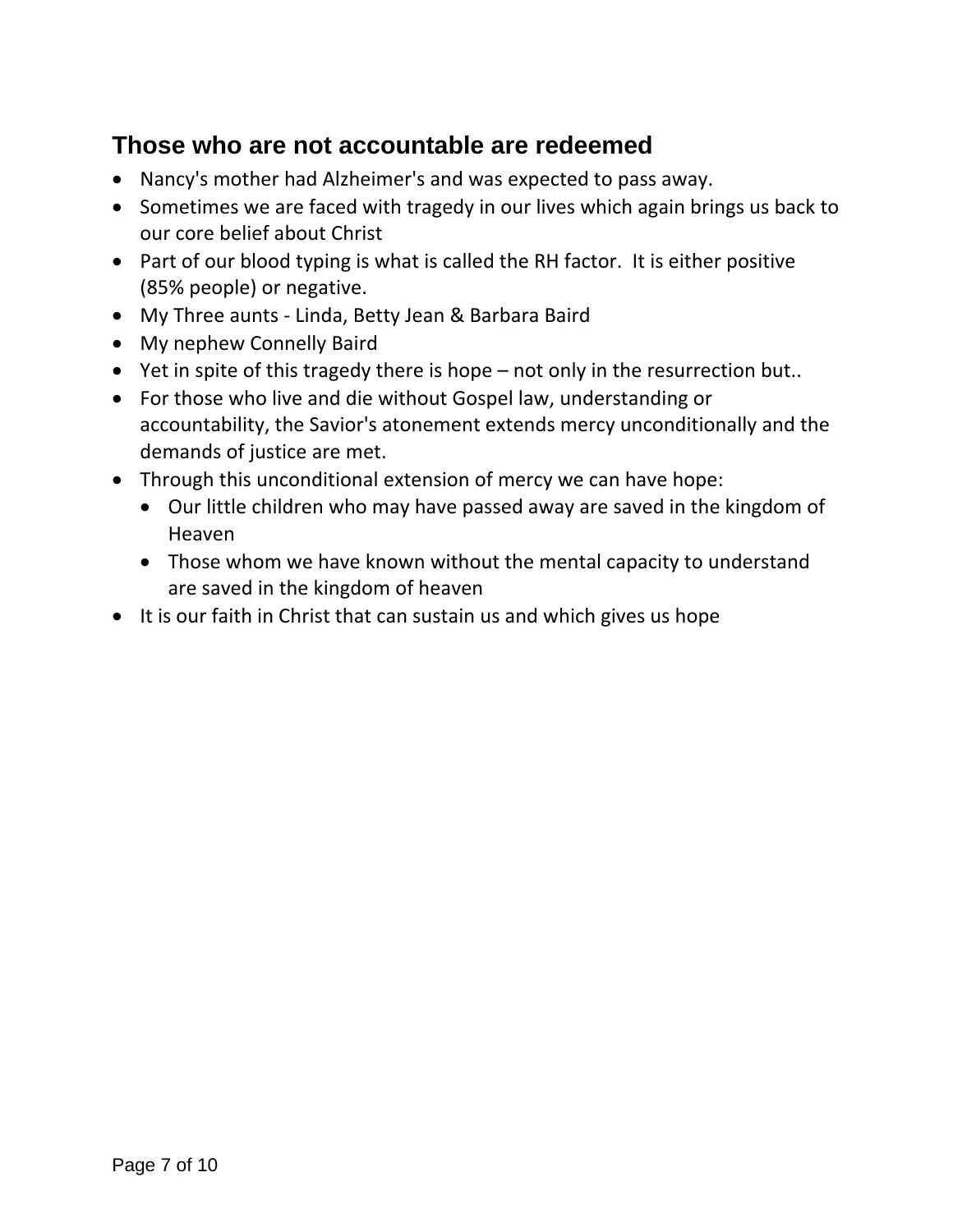# **Overcoming sorrow and pain**

• Joseph B Wirthlin

"Each of us will have … those days when the universe itself seems shattered and the shards of our world lie littered about us in pieces. We all will experience those broken times when it seems we can never be put together again. " ("Sunday Will Come," *Ensign*, Nov 2006, 28–30)

- Many of us through no choice of our own will have such days and times
	- We may have been wronged most horribly by the actions or words of others
	- We may feel this way because of tragedy where no one is to blame
- The best description of these feelings is by Isaiah when he describes these feeling as ashes
- There is a great power of healing through Faith in Christ and the power of the Atonement
- Isaiah prophesied that the Savior, through the atonement would give beauty of ashes
	- $\bullet$  Isaiah 61:1-3

"... to bind up the brokenhearted, ... to comfort all that mourn; To appoint unto them that mourn in Zion, to give unto them beauty for ashes . . ."

- $\bullet$  How can He do this First he understands
- $\bullet$  Isaiah 53:2-4

"He is despised and rejected of men; a man of sorrows, and acquainted with grief: and we hid as it were our faces from him; he was despised, and we esteemed him not.

Surely he hath borne our griefs, and carried our sorrows: yet we did esteem him stricken, smitten of God, and afflicted. . . ."

 Alma 7:11-12 (Alma) "And he shall go forth, suffering pains and afflictions and temptations of every kind; and this that the word might be fulfilled which saith he will

take upon him the pains and the sicknesses of his people.

. . . and he will take upon him their infirmities, that his bowels may be filled with mercy, according to the flesh, that he may know according to the flesh how to succor his people according to their infirmities."

• TESTIFY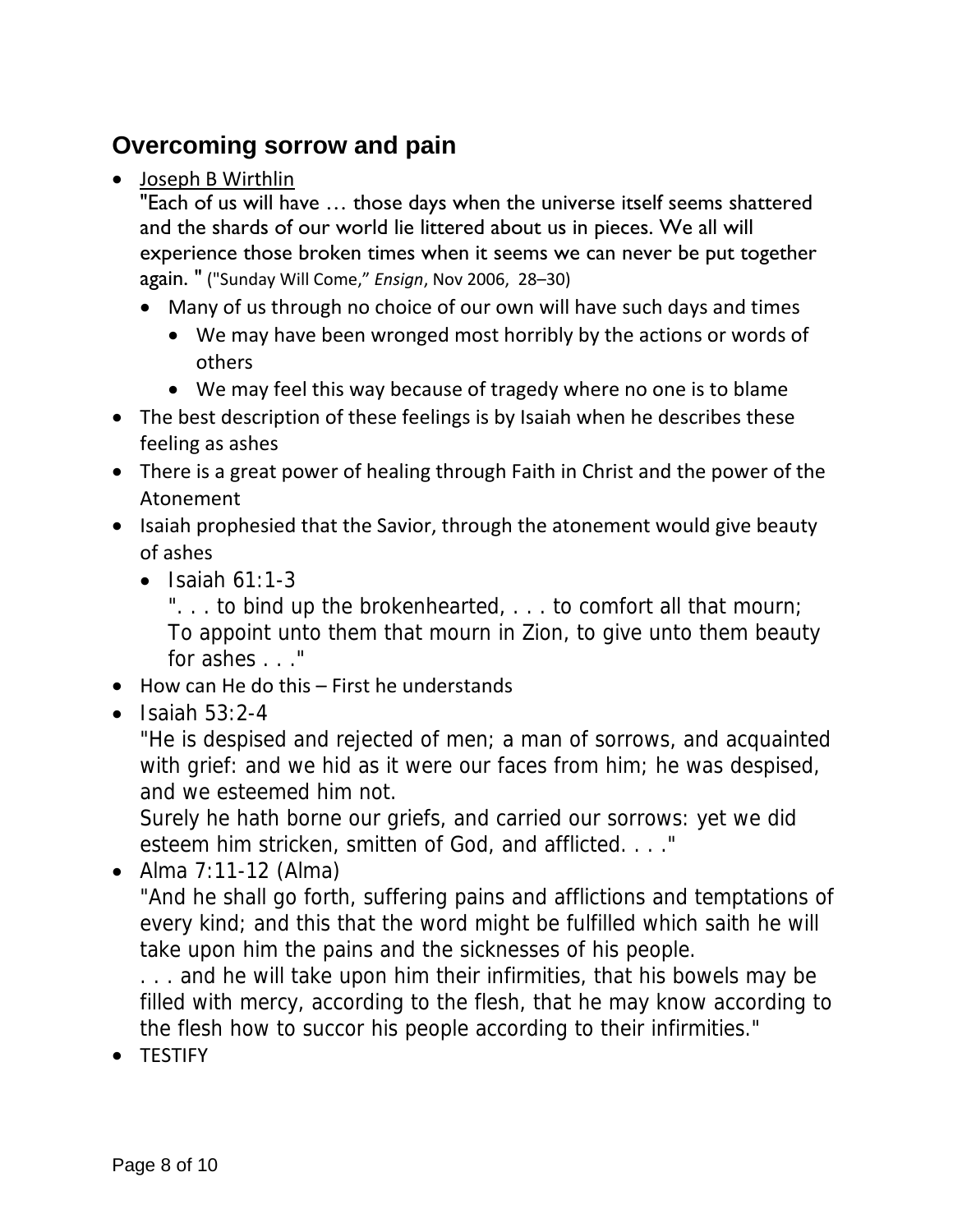• Because he is the Son of God, as we turn to Him in faith the Savior can give us beauty for the ashes in our lives

# **Making up the gap (grace) – attaining divine perfection**

- There are those of us who despair because we feel caught between the understanding that we must become clean and like Christ to dwell with God again and the complete understanding that no matter how hard we try we will fall short
	- It seems in our everyday lives no matter how hard we try we just aren't good enough
		- Sometimes we beat ourselves up over this
		- Sometimes we are trodden down by others to where we believe we are no good
	- We can fall victim to this despair to the point we fall into destructive behaviors
- Through Faith in Christ we can turn to him
- 2 Nephi 25:23

" we know that it is by grace that we are saved, after all we can do"

- Understanding is given by Moroni
- Moroni 10:32

(THIS is the "all we can do" that Nephi speaks of: )

"Yea, come unto Christ, and be perfected in him, and deny yourselves of all ungodliness; and if ye shall deny yourselves of all ungodliness, and love God with all your might, mind and strength (rest of the verse describes the "by grace we are saved" part), then is his grace sufficient for you, that by his grace ye may be perfect in Christ;"

 We no longer need despair – we can look forward with hope, doing these things, doing the very best we can

**TESTIFY** 

 By exercising our Faith in Christ we can look forward with hope instead of dread both day to day and into the eternities